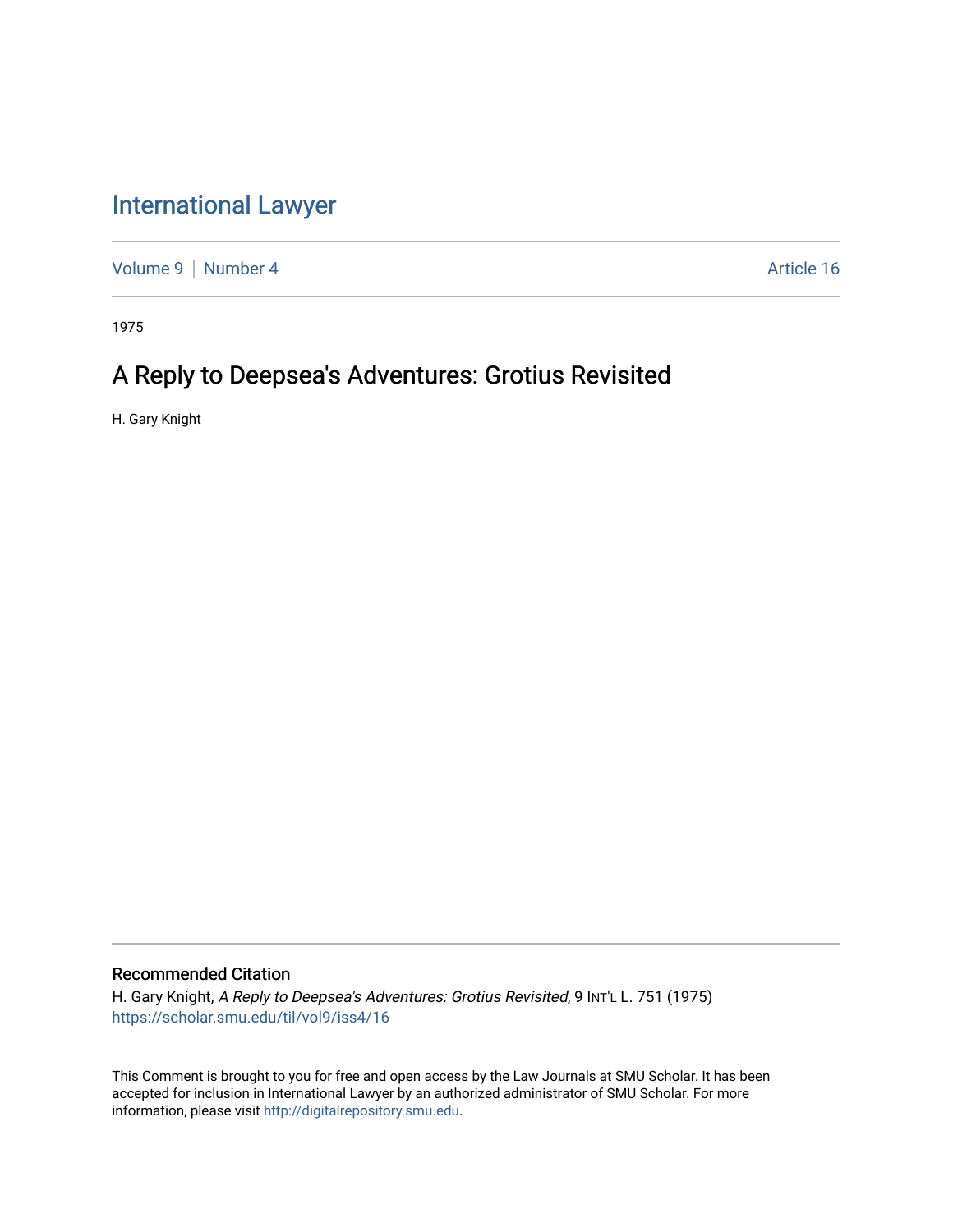## **A Reply to "Deepsea's Adventures: Grotius Revisited'"t**

**I** find myself in disagreement with the conclusions of Mr. Biggs' article and I wish to address some thoughts on two points raised in it: **(1)** the attitude of developing nations in the law of the sea negotiations, and (2) the apparent change of **U.S.** Government position on the seabed mining issue.

#### **I. Developing Nations' Attitude in the LOS** Negotiations

In his now famous article, "The United States in Opposition," Ambassador Moynihan points out quite lucidly the origins of the anti-development and anti-American bias of the vast majority of developing nations. He notes further their preoccupation with wealth redistribution as opposed to wealth creation. Although he did not specifically apply his thesis to the law of the sea negotiations, it is very much on point.

What Deepsea Ventures, Inc. has done **by** its claim and **by** its anticipated program of development is to *create* wealth. Wealth can only be created in a climate of intellectual and capital freedom with minimal restraint from government and bureaucracy. The amazing growth and development of Western industrial civilization is ample proof of this statement.

The position of the developing countries in the law of the sea negotiations has been one of opposition to development of deep seabed minerals or, in lieu thereof, in favor of establishing complete *control* over such activities. Control may be effective for the policy of redistribution of wealth, but it is inimical to creation of wealth. Thus, the fundamental difference in philosophy between the developed and developing countries turns on their perceptions of how we ought to go about dealing with the resources of this planet.

As has been amply pointed out in the law of the sea debates, developing countries tend to be adversely affected far more than developed countries **by**

<sup>\*</sup>Campanile Charities Professor of Marine Resources Law, Louisiana State University Law Center; member, Advisory Committee on the Law of the Sea (National Security Council Inter-Agency Law of the Sea Task Force).

t9 **INTERNATIONAL LAWYER 271** (April **1975)** contained this article, authored **by** Gonzalo Biggs.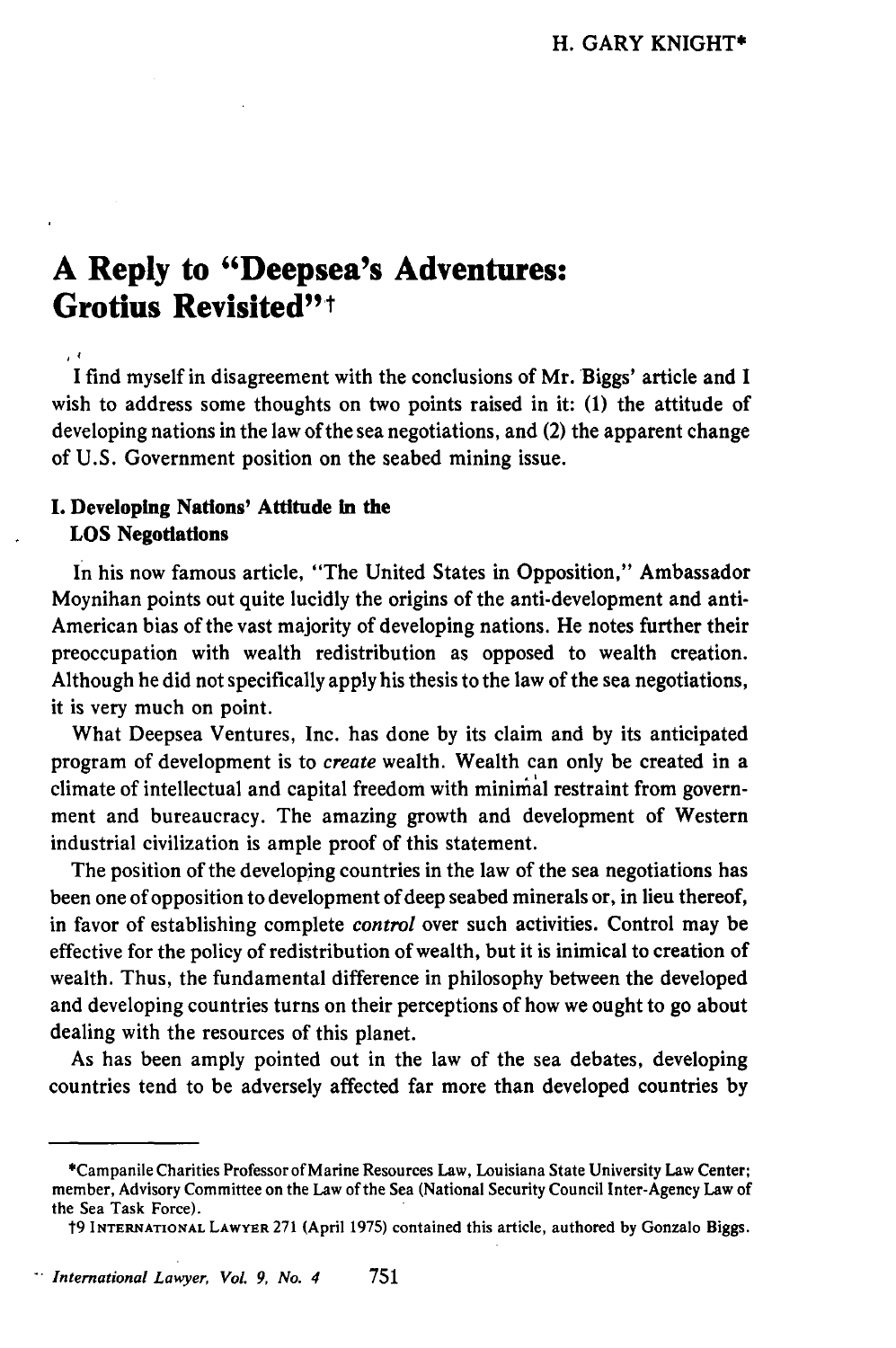increases in the prices of raw materials. Since the development of a new source of minerals could provide a stabilizing influence against cartelized price rises for the commodities contained in manganese nodules, it would seem economically logical for the developing countries to support the activities of Deepsea Ventures, not to oppose them. That they have not done so seems incredible, yet the same approach was manifested in the developing nations' support of the OPEC oil price rise, which action hurt them far more seriously than it did the United States. Some possible reasons for this attitude were alluded to in an excellent article entitled "Seizing Arab Oil" which appeared in the March, 1975, issue *of Harper's Magazine.* It was suggested there that the non-representative character of most developing nations' governments to prefer to witness some slight discomfort on the part of the United States rather than to alleviate starvation and oppression in their own countries.

What the developing countries must (but apparently do not) realize is that their efforts in the law of the sea negotiations will not and cannot be permitted to impede those measures of freedom in the seas necessary to develop the bounty of the oceans. The technology to mine deep seabed minerals is not so sophisticated that it cannot be developed or acquired by any developing country wishing to participate in mining activities. Likewise, there are nodules of sufficient value in so many areas of the world ocean that the lead taken by mining companies in the industrialized nations need not prohibit later entry by the developing countries.

It is apparent, then, that the developing nations' positior on deep seabed mining is ideologically motivated rather than being based on economic or political reason. Just as the United States and the Soviet Union are attempting to pursue more logical courses of economic cooperation, it behooves the developing nations to put aside their ideological attitudes toward wealth and to participate in a rational economic manner in the exploitation, enjoyment and distribution of all possible new sources of raw materials.

### **HI. Change In the United States Government's Position on Seabed Mining**

With **respect to** Biggs' comment about a perceived change in American attitude between its **1970** election to pursue an international regime rather than to take a flag-nation approach, on the one hand, and its 1974 acquiesence in the right of Deepsea Ventures, Inc. to pursue exploitation of deep seabed mineral resources under existing international law, I would first observe that there has in my view been no change in position. United States Government representatives have repeatedly stated in congressional testimony since **1970** that manganese nodules are *res nullius* and that American citizens are as free as the citizens of any other nation to mine them. Our government did not earlier, and has not now in response to the Deepsea Ventures claim, assert that exclusive rights to such resources can obtained under present international law.